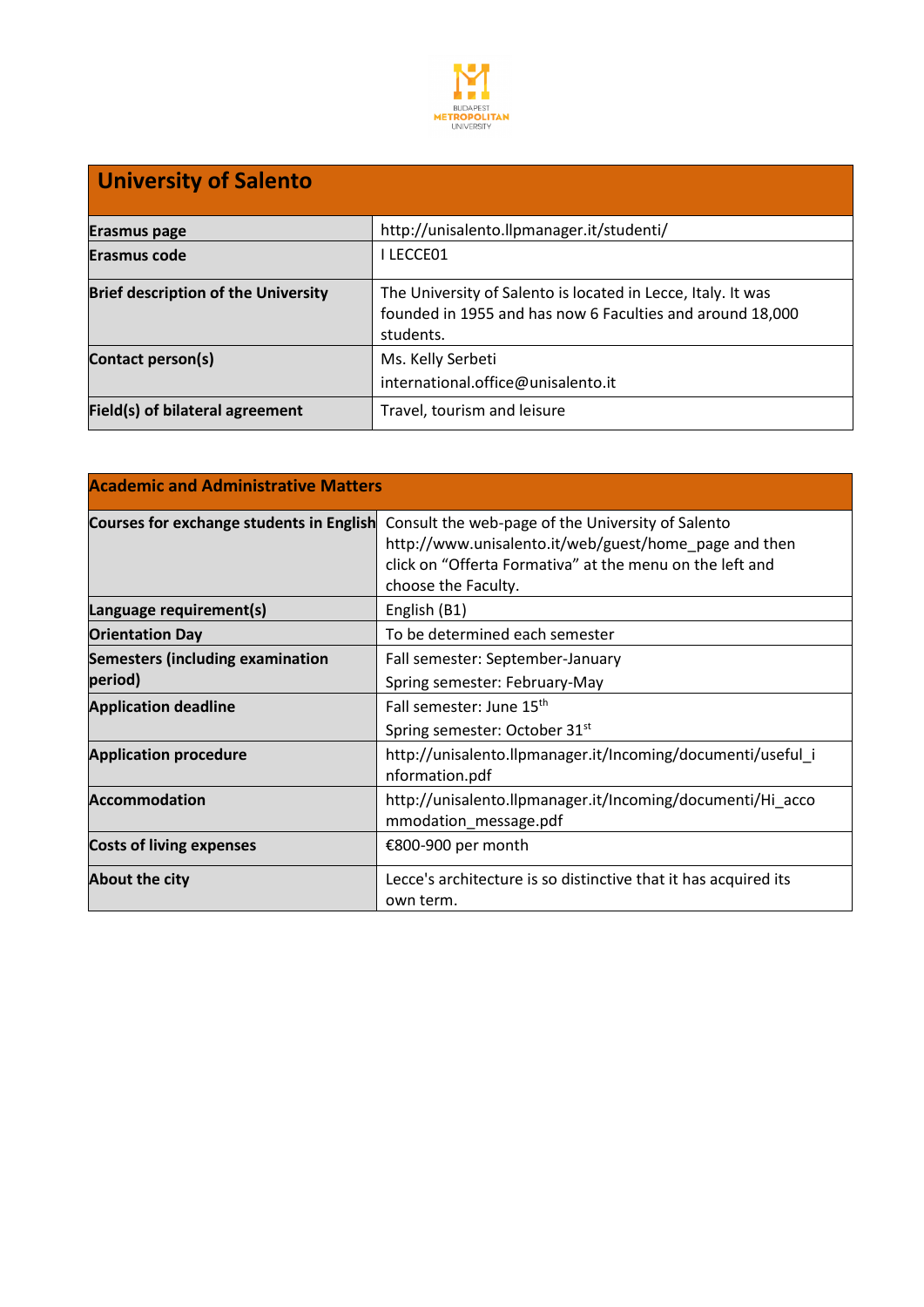# **USEFUL INFORMATION FOR INTERNATIONAL EXCHANGE STUDENTS**

#### **APPLICATION FORMS AND DEADLINES**

- Before the on-line application submission, the Partner Institution has to communicate the selected candidates to the Student Mobility Office at the Università del Salento certifying she/he has been selected as an Erasmus or exchange student and indicating the study field, the number of months of her/his study period in Lecce, home and e-mail address.
- Application and Learning Agreement have to be entered on-line before leaving and have to be printed, duly signed both by the student and the sending Institution Coordinator, then stamped and sent by mail to the following address:

 Student Mobility Office Università del Salento Viale Gallipoli, 49- 73100 LECCE -I

Application forms for registration, Learning Agreement, accommodation and the Italian language course can be found on the following web address: http://unisalento.llpmanager.it/studenti/

#### **Deadlines:**

- First semester: *June 15*
- Second semester: *October 31*

## **VISA REQUIREMENTS**

**Citizens of EU countries** do not require a student visa to enter Italy.

## **Non European Union Citizens**

Have to apply for a student visa at the nearest Italian Consulate prior to leaving their home country.

#### **ACADEMIC CALENDAR**

Classes are generally held from Monday to Friday.

Courses run from September/October to January (first semester), and from February to May (second semester).

Examinations take place in February and in June-July.

There are two half term holidays, around Christmas and Easter and a long Summer holiday from the end of July to September. Public Holidays:

November 1st December 8th December 23rd-January 8th (Christmas holidays) from the Thursday before Easter to the following Wednesday (Easter vacation) April 25th May 1st June 2nd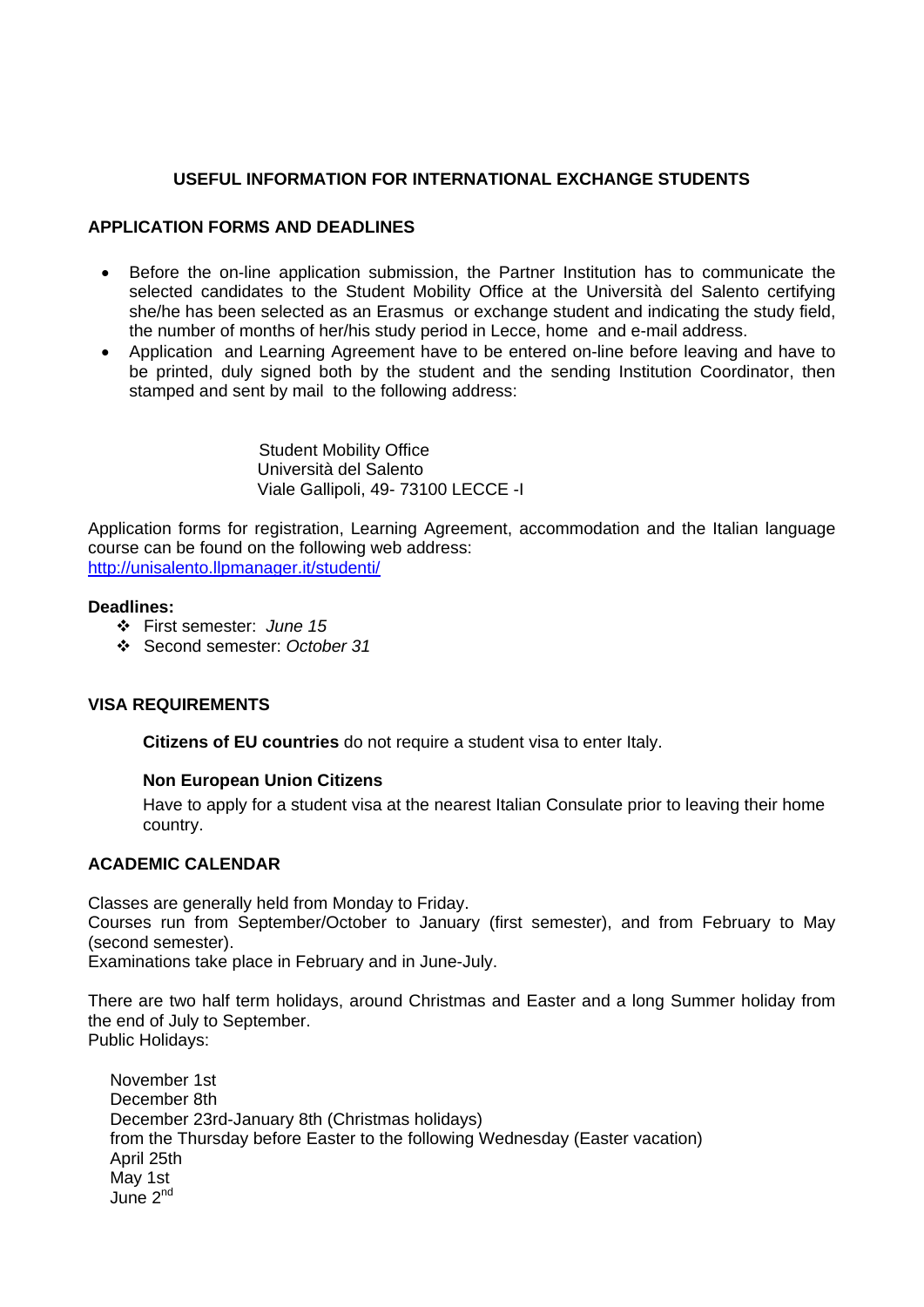# **RESIDENCE PERMIT**

Non European Union Citizens have to apply for a residence permit within 8 days from their arrival in Italy. All procedures have to be performed in the post office in Lecce. The Student Mobility Office will assist incoming students with these practices.

## **HEALTH ASSISTANCE**

EU incoming students with EU Health card or Health Certificate can go directly to a general **practitioner of their choice**. The list of available doctors can be consulted at the ASL Office (Health National Unit)-Viale Don Minzoni, 8 – Foreigner Office.

**Non-EU students have to purchase a personal health-insurance policy** with a consular declaration of validity for Italy. Alternatively they can buy a local health insurance policy to be covered for any medical care on the same basis as an Italian citizen.

# **OUR FACILITIES**

## **ACCOMMODATION**

There are 5 student residences where students can apply for a double room with WC/Bathroom, (no cooking facilities). Residences close during Christmas and Easter holidays.

However, given the high demand for these places, most students have to find private accommodation. The average monthly rent for a single room is 160/250 Euro and 120/160 Euro per person in a double room.

At their arrival in Lecce, foreign students without an assigned room at one of the student residences, can be temporarily accommodated in comfortable hotels where they pay only 12 Euro per night, breakfast included, as the University takes charge of the extra cost. A Student Association will help students to find a suitable accommodation in a very short time.

# **CANTEENS**

At present there are 3 student canteens. Two of them are located in town: in the Students' Residences in via Adriatica and in via Lombardia: here two meals a day are served including Sundays.

The third one is situated at Ecotekne where only lunch is served from Monday to Saturday. They close during Christmas and Easter holidays.

Prices go from  $\in$  3,00 to  $\in$  5.60.

## **ITALIAN FOR FOREIGNERS**

Most courses are taught in Italian, it is therefore very important that Erasmus students planning to study in Lecce start studying Italian before their arrival and/or during their study period in Lecce.

The University Language Centre (CLA) offers free intensive Italian language courses at the beginning of each semester.

The courses are at three levels: elementary, intermediate, advanced. They take place at the University Language Centre.

## **TUTORS**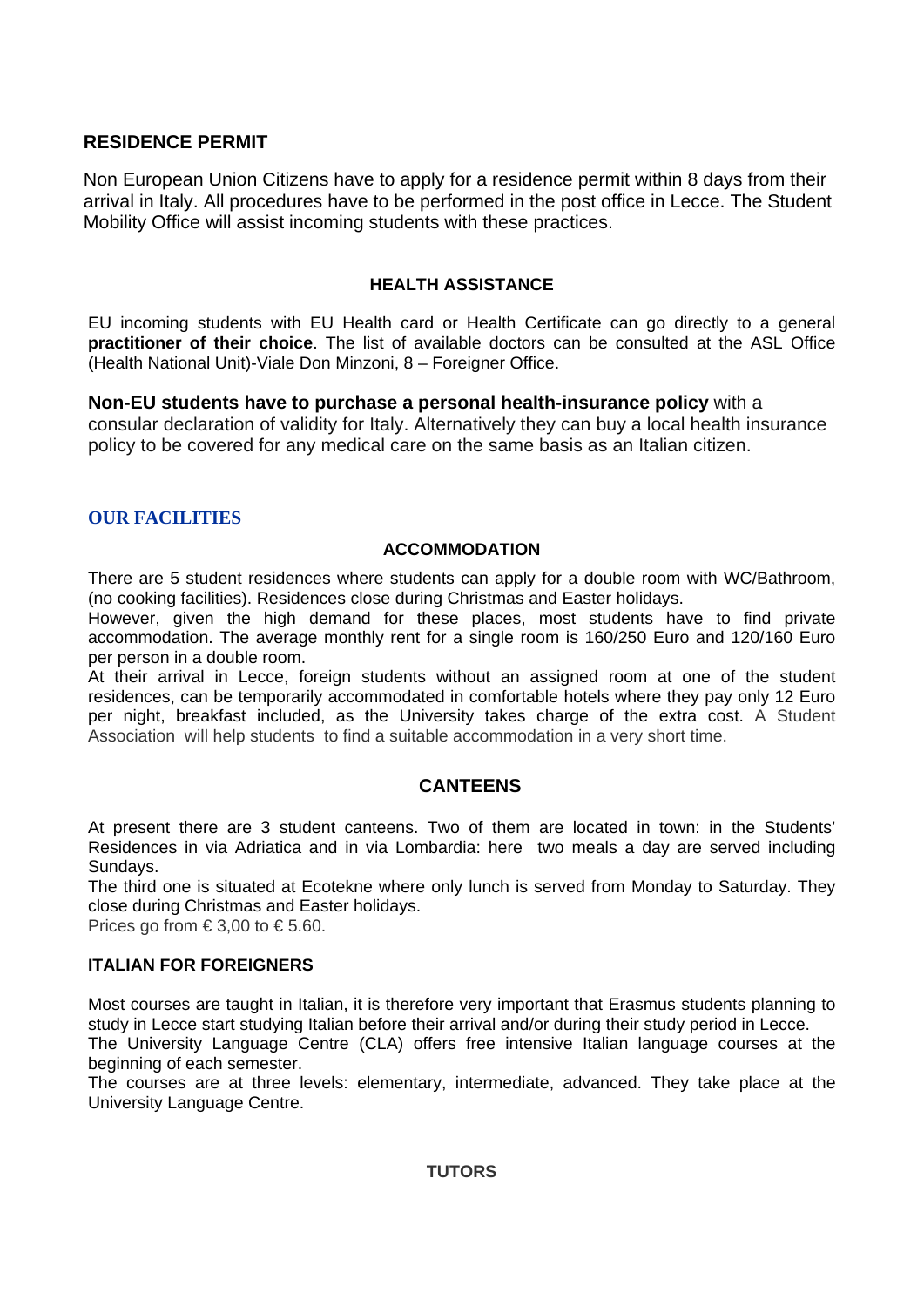Twice a week ex–ERASMUS students meet Erasmus incoming students at the Student Mobility Office. They welcome the newcomers in their own language, prepare documents, contact their universities on line and so on. Please feel free to contact them for any question or problem.

# **LIBRARIES**

The library automation system of the University of Salento includes the Interfaculty Central Library and 22 libraries located in the various departments and faculties. Book patrimony of the University consists of approximately 1 million volumes, 600 national and international magazines and a precious collection of rare incunabula manuscripts and correspondence manuscripts.

The library system offers also free electronic access to electronic resources such as e-journals, databases, digital maps and statistical maps.

# **SIBA (Coordination of Library Information Systems):** http://siba2.unile.it/index.htm

# **COMPUTERS**

It's possible to use a wireless connection in all locations of the University A password will be released on demand. For further information see http://wireless.unisalento.it.

Computers for bibliographical research are available to students in the various libraries. Site by: SIBA (University Library Information Services):

Libraries catalogue: http://siba-millennium.unile.it/screens/mainmenu.html

Computers for text processing and **INTERNET connection** available at:

- CLA The University Language Centre Via Carluccio, n°2;
- Faculty of Foreign Languages -"Edificio Sperimentale", Via F. Calasso 3/A;
- **Law Faculty, Li Tufi, Via per Monteroni**
- **Codacci Pisanelli, Porta Napoli (open space)**<br>**Proportment of Social System and Communic**
- Department of Social System and Communication Sciences "Palazzo Guagnano", Via dei Salesiani;
- Faculty of Engineering "La Stecca", via per Monteroni;
- Complesso Ecotekne (H1-H4), piazzale Daniele Caiaffa, via per Monteroni
- Studium 2000 Interfaculty Library, Via di Valesio,

The **Officine Cantelmo** is a multipurpose cultural centre in the centre of the city sponsored by the University, where students can meet to study, to organize events, to participate in seminars, to navigate in internet. Here students can exchange ideas, make and listen to music, take part in artistic laboratories, etc.

Address: Viale De Pietro, 12, 73100 Lecce URL: http://www.officinecantelmo.it

## **PUBLIC TRANSPORT**

Bus service covers the centre of the city and the suburbs (Autolinee Urbane). STP buses connect extra urban zones (where the faculties of Mathematical Sciences, Physical and Natural Sciences, Economics, Engineering, Law are sited) with the centre.

University students are entitled to reduced tickets.